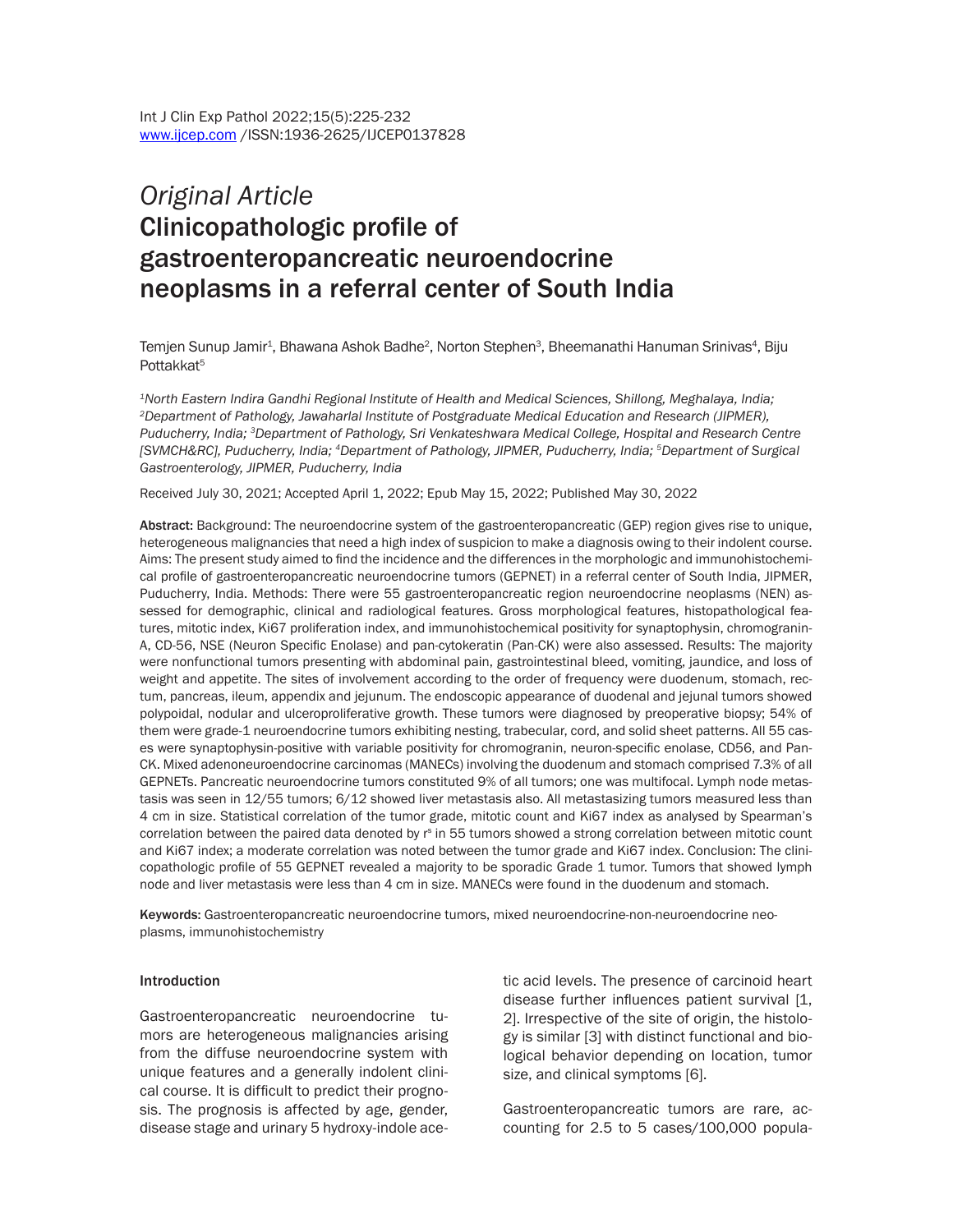tion [4]. Based on SEER data, the incidence rates of GEPNET and all gastrointestinal cancers were determined to equal 3.5 and 62.1, respectively per 100,000 per year from 2000 through 2014 [5]. NET represents 5.84% of all newly diagnosed GEP cancers [5].

The cells that give rise to GEPNET derive from gastrointestinal stem cells that can differentiate into neuroendocrine cells that ultra-structurally show dense core secretory granules containing peptides and amines [6]. Presently they can be identified by immunohistochemically staining for secretory granules and their products, namely chromogranin-A, synaptophysin, neuron-specific enolase, and CD56, and being epithelial, also express cytokeratin to varying degrees [7-9].

These tumors are classified according to the 2010 WHO classification by introducing neuroendocrine neoplasms (NEN) as a term to encompass these tumors, with the grading of tumors based on a proliferative fraction, using mitotic count (MI) and Ki67 index. The grade 1 tumors (G1) exhibit MI <2/10 HPF and Ki67 index of <3% while grade 2 tumors (G2) exhibit MI 2-20/10 HPF and Ki67 index of 3-20%, and grade 3 tumors (G3) exhibit MI >20/10 HPF and Ki67 index of >20%, and certain grade 3 tumors are further referred to as neuroendocrine carcinomas (NEC) of either small cell or large cell type based on their differentiation and morphology [10, 11]. E.g., some pancreatic NET, found to have well differentiated histology but having Ki67 index >20%, are categorized as Pan NET G3 (pancreatic neuroendocrine tumor grade 3).

The term mixed neuroendocrine-non-neuroendocrine neoplasm (MINEN) was added in the 2017 WHO classification of pancreatic tumors for mixed neoplasms that were previously called mixed adenoneuroendocrine carcinomas (MANECs) [12]. This classification includes well differentiated Pan NET-G1, G2, G3, and poorly differentiated NEN G3 and NEC small cell and large cell types [10].

Pancreatic NETs are usually malignant (exception: insulinoma), and Pan NETs have a worse prognosis compared to GEPNET at other sites [6]. The presence of liver metastasis is the single most important prognostic factor for GEPNETs [13-15]. The prognosis is also influenced by grade (G1-G3) and TNM classification, with higher stage and higher grade associated with a worse prognosis. The present study was conducted to study the frequency and the differences in the morphologic and immunohistochemical profile of gastroenteropancreatic neuroendocrine tumors in a referral center of South India, JIPMER, Puducherry.

# Materials and methods

A cross-sectional descriptive study was conducted on gastroenteropancreatic neuroendocrine tumors presenting to the Department of Pathology, JIPMER, Puducherry from January 2011 to July 2018, that included retrospective patients from Jan. 2011 to October 2016 and prospective patients from November 2016 to July 2018. Approval from the postgraduate research monitoring committee (PGRMC) and the Institutional ethics committee (IEC) approval were obtained for the study. There were 55 Gastroenteropancreatic (GEP) region neuroendocrine neoplasms (NEN) diagnosed during the study period. They were assessed for demographic, clinical, and radiologic features, gross morphologic features, histopathologic features, mitotic index, Ki67 proliferation index and immunohistochemical positivity for neuroendocrine markers such as synaptophysin, chromogranin-A, CD-56, NSE, and pan-cytokeratin (Pan-CK).

The grading of NEN was carried out according to the 2010 WHO classification of neuroendocrine neoplasms of the gastrointestinal tract and the 2017 WHO classification of neoplasms of the neuroendocrine pancreas. The organspecific TNM classification of NEN was used to stage these tumors.

# *Statistical analysis*

Statistical analysis was carried out using IBM SPSS software version 19, and State version 14 was used for analyzing Spearman's correlation among tumor grade, mitotic activity, and Ki67 expression. The distribution of data in categorical variables such as gender, clinical characteristics and immunohistochemical profile were expressed as frequencies and percentages. The continuous data like age and tumor size were expressed as mean with standard deviation or median with interquartile range.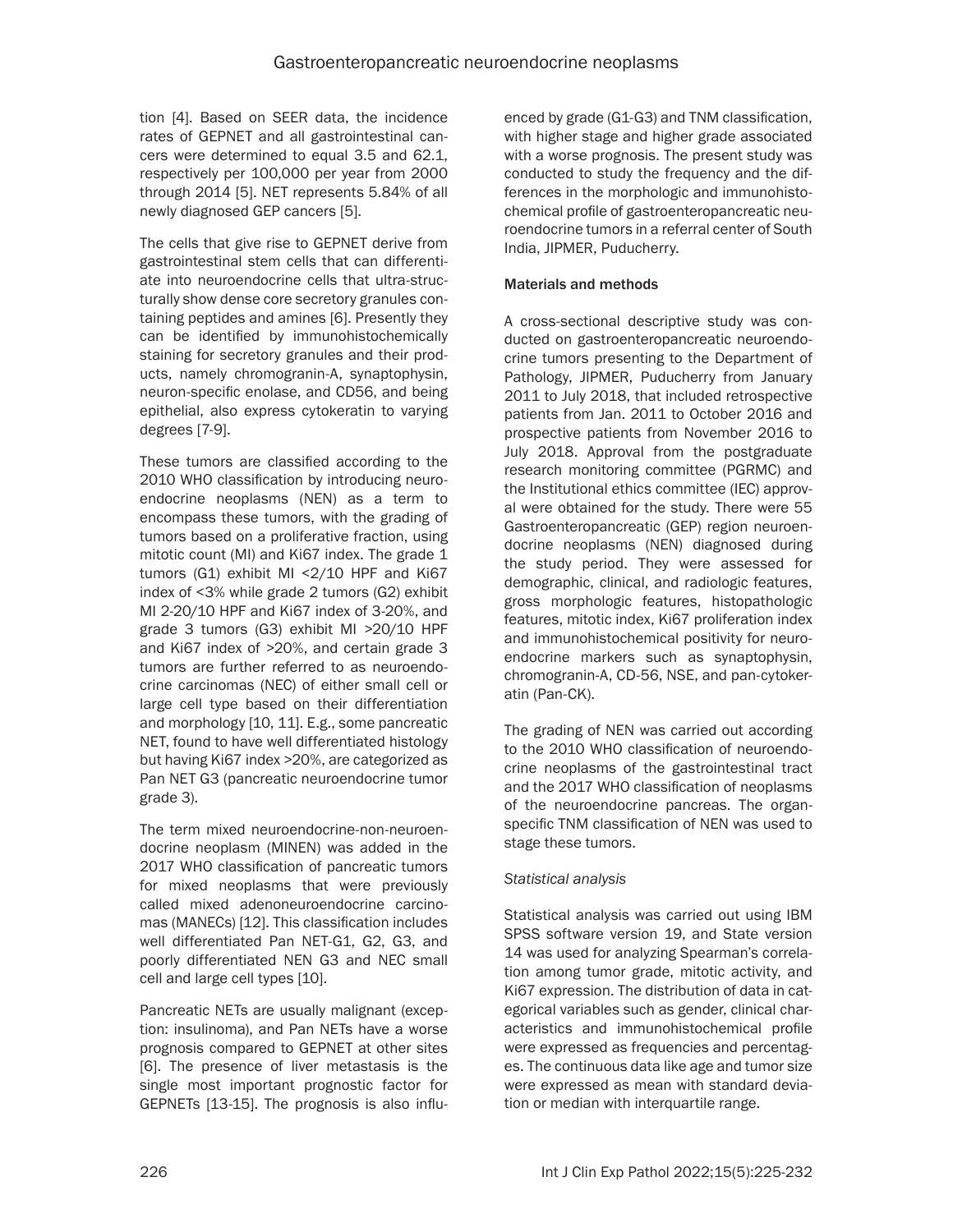|                  | et al. [21]        | Bruna Estrozi Amarapurkar<br>DN et al. [20] et al. [22] | Nadler A | Megha S. Uppin et al.                                                      | Maggard et<br>al. [16] | Present<br>study |
|------------------|--------------------|---------------------------------------------------------|----------|----------------------------------------------------------------------------|------------------------|------------------|
| Most common site | Stomach<br>(24.5%) | Stomach<br>(32.5%)                                      | (27%)    | Small bowel Duodenum and periampullary Small intestine Duodenum<br>(22.5%) | (44.7%)                | (31%)            |

| Table 1. Most common sites of origin of neuroendocrine tumors |
|---------------------------------------------------------------|
|---------------------------------------------------------------|

#### **Results**

#### *Case frequency*

This study described the clinicopathologic profile of 55 patients of NEN in the GEP region. There were 9 patients for whom slides and blocks were not available for immunohistochemistry (IHC) as they had been issued to the patient for external referral at their request. The frequency of occurrence of GEPNET at our referral center (JIPMER, Puducherry) was 2.21% out of 2486 GEP malignancies during the study period of 7 years and 6 months from January 2011 to July 2018.

# *Demographic data*

The age of patients ranged from 21-73 years with a mean age of 51.4 years; 87% of patients were between 30 and 70 years. An M: F ratio of 1.3:1 was noted.

# *Clinical features*

Fifty-six (96%) patients had nonfunctional tumors and presented with complaints of abdominal pain, gastrointestinal bleed, vomiting, jaundice, loss of weight and loss of appetite. 6 of these patients were asymptomatic.

Two (4%) patients had functional tumors and presented with complaints of breathlessness, syncope, and disorientation.

# *Frequency by site*

Of the 55 gastroenteropancreatic NET, the duodenum was the most common location (31%) for these lesions. The regional distribution of GEPNET showed involvement of the duodenum (31%), stomach (25%), rectum (24%), pancreas (9%), ileum (5%) appendix (4%) and jejunum (2%) (Table 1).

# *Endoscopic appearance*

Endoscopy performed for 14 gastric and 12 duodenal tumors showed that gastric NENs were located in the body (5) and antrum (5) of

the stomach, fundus (2), and pylorus (2) while duodenal tumors were seen in the D1 (6), D2 (5), and D3 (1) region.

Endoscopic examination revealed 8 polyps, 6 nodules, 6 ulceroproliferative, 5 ulcerative, and 1 proliferative growth pattern.

#### *Histomorphology*

Histomorphologic features where preoperative biopsies were available (41/55 cases) revealed 54% grade 1 NET, 17% Grade 2 NET, and 14% grade 3 NET.

In 24 cases, post-operative resection specimens were also studied. On evaluating preoperative biopsies, 7 discordant diagnoses were noted. These included inadequate material, mucosal hyperplasia, and nonspecific duodenitis in 4 cases, while 3 cases of MANECs were reported as adenocarcinoma, highlighting the importance of proper sampling.

Histopathologically, the majority (89%) of the tumors showed a nesting pattern (Figure  $1$ ); other patterns noted were trabacular (25%), sheets (20%), cords (14%), acinar/pseudoglandular (13%) and cribriform (2%) pattern.

All 55 GEPNET irrespective of their grade, were arranged most commonly in nests, trabeculae, cords and sheets. The cribriform and acinar patterns were uncommon.

# *Tumor grades*

In our study Grade 1 (64%) and Grade 2 (18%) were the most common grades of GEPNET presenting to JIPMER. MANECs (7%) and Grade 3 (11%) GEPNETS were restricted to the stomach and duodenum (Table 2).

24/55 cases were resected specimens, which were available for study.

These specimens of GEPNET consisted of stomach (6/24), duodenum (5/24), jejunum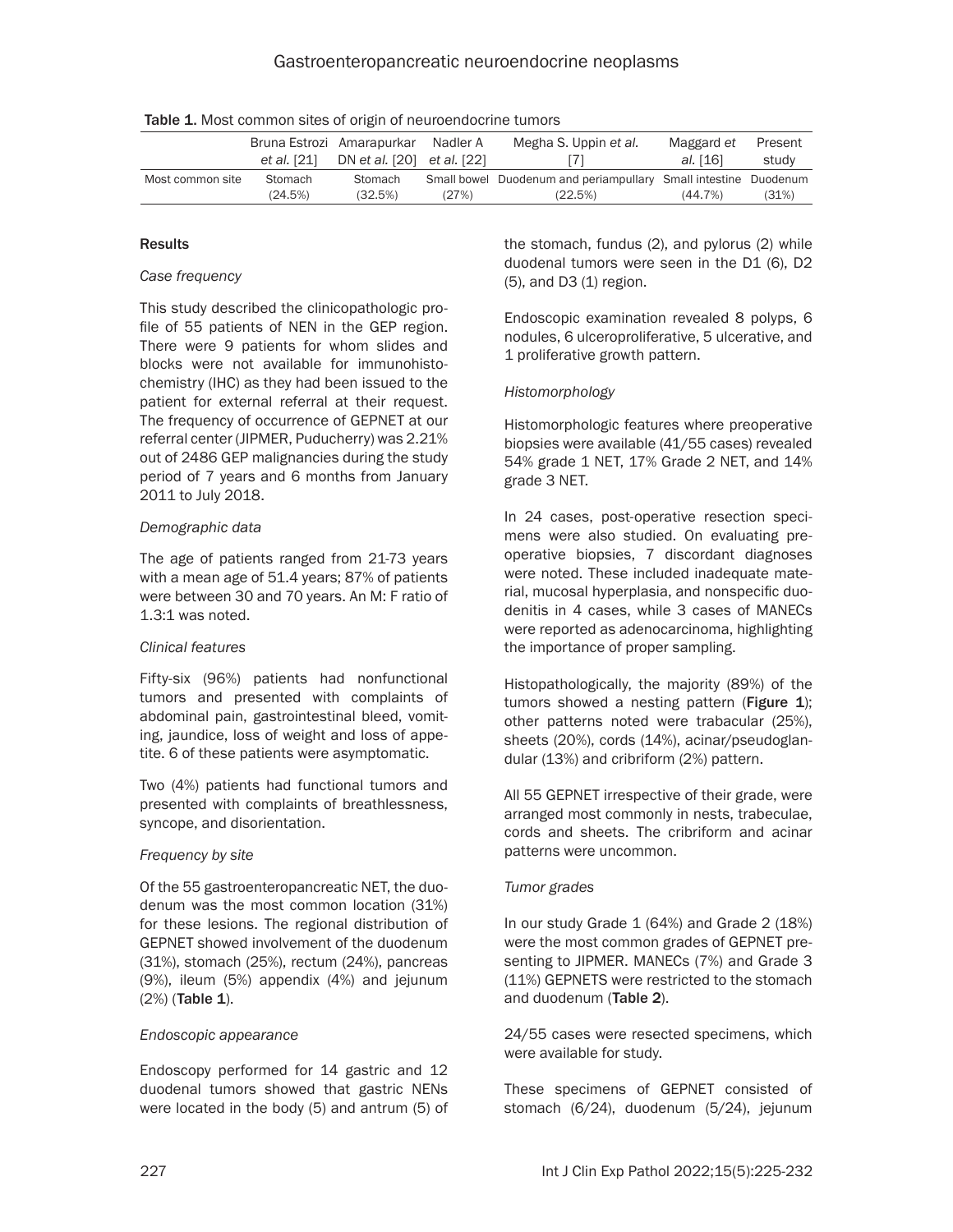

Figure 1. Grade-1 Gastric NET. A: Polygonal cells with nesting arrangement. These cells show abundant granular, eosinophilic cytoplasm. Nuclei show smudgy chromatin with inconspicuous nucleoli. B: Tumor cells are highlighted by synaptophysin. C: Chromogranin shows diffuse positivity in tumor cells. D: Pan-CK highlights the tumor cells. E: Ki67 index of 2% is noted (H&E ×400; IHC ×400).

| Grade   | BrunaEstrozi et al. [21] | Megha S. Uppin et al. [7] | Nadler A et al. [22]     | <b>Present Study</b> |
|---------|--------------------------|---------------------------|--------------------------|----------------------|
| Grade 1 | 73.2%                    | 48.3%                     | 50%                      | 64%                  |
| Grade 2 | 10.5%                    | 31%                       | 36%                      | 18.2%                |
| Grade 3 | 16.3%                    | 17.2%                     | 14%                      | 11%                  |
| MANEC   |                          | 3.5%                      | $\overline{\phantom{a}}$ | 7.2%                 |

Table 2. Frequency of grades of neuroendocrine tumors

(1/24), ileum (3/24), rectum (2/24), appendix (2/24) and pancreas (5/24).

Gastric NET included 3 cases of G1 and G2 NET combined, and 3 cases of MANECs. G1+G2 Gastric NET had an average size of 3.3 cm and the 3 MANECs had an average size of 6.3 cm. The average mitotic index was 4/10 HPF for G1+G2 Gastric NET, and 41.6/10 HPE for MANECs.

Concordantly the average Ki67 of G1+G2 Gastric NET and MANECS was 5% and 43.3%, respectively (Figure 2, 3).

Duodenal NET included 3 cases of G1 and G2 NET combined, three G3, and one MANEC. The three G1&G2 NETs had an average size of 2.5 cm and an average mitotic count and Ki67 index of 1/10 HPF, and 1.3% respectively. The duodenal MANEC had a size of 1.8 cm, with mitoses of 5/10 HPF, and a 3% Ki67 index.

There were 5 cases of pancreatic NET ranging in size from 1-16 cm. These included 4 nonfunctional tumors with a mean size of 7 cm, and 1 functional tumor (insulinoma) that was

multifocal, with the largest nodule measuring 1 cm. All the nonfunctional tumors were low grade (G1&G2) with one G2 tumor showing metastasis to the lymph node and the liver. The insulinoma was a grade 1 tumor and did not show metastasis.

#### *Gross appearance*

The comparison in size distribution between low grade (G1&G2) and high grade (G3&MAN-EC) tumors showed no significant difference in size.

The gross appearance of 24/55 resected gastroenteropancreatic neuroendocrine tumors revealed: polypoid 17%, proliferative 25%, ulcerative 9%, ulceroproliferative 6%, and nodular 43%, gross morphology.

#### *Metastatic potential*

The evaluation of metastatic status among 55 GEPNET revealed that 12 patients showed lymph node metastasis. 6 of these cases had liver metastasis in addition to lymph node metastasis. None of these tumors was greater than 4 cm in size. There was no case of distant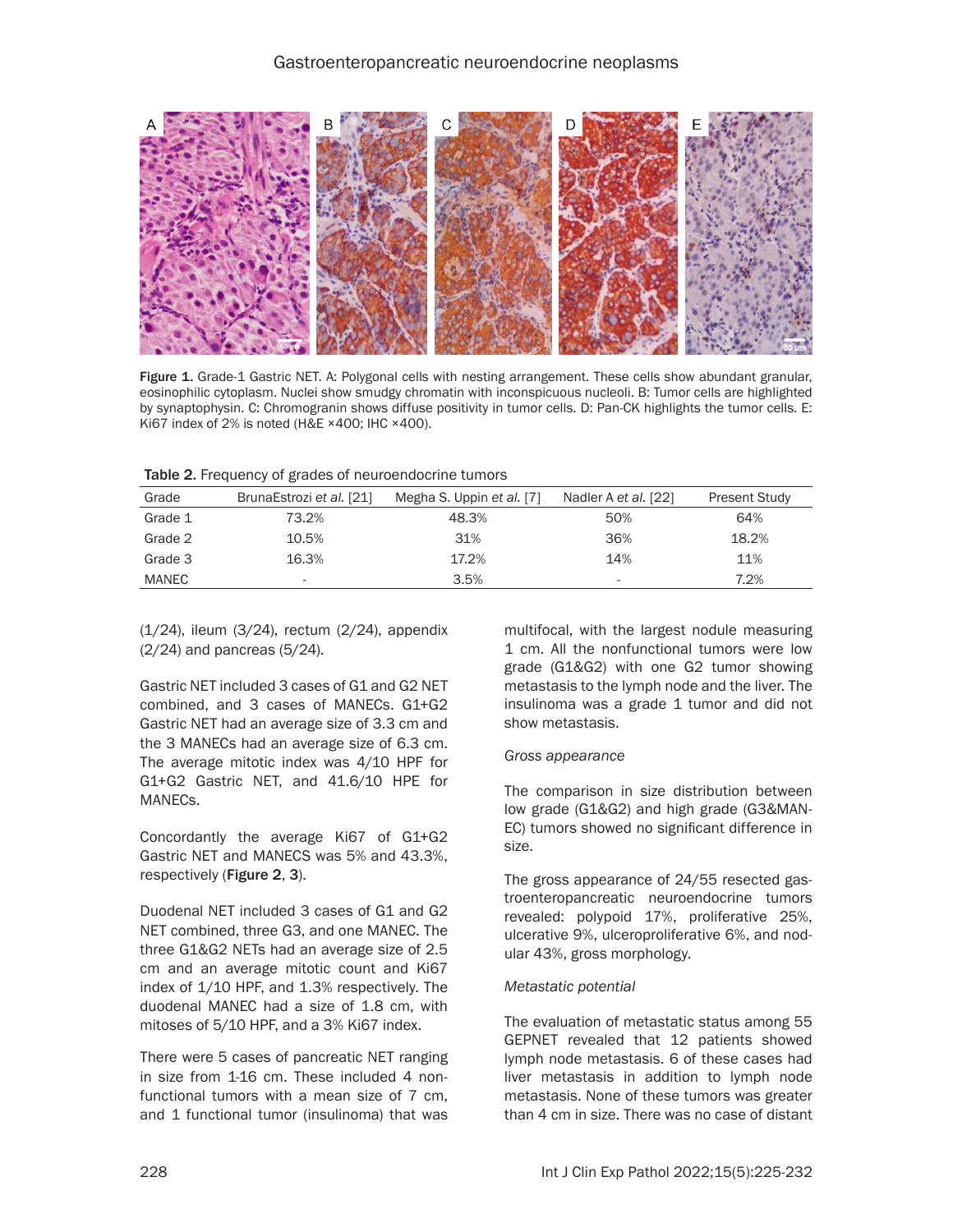

Figure 2. Case of G2 gastric neuroendocrine tumor. A: Tumor cells are arranged in nests, with the presence of irregularly distributed, stippled chromatin, and occasional conspicuous nucleoli. B: Chromogranin is positive in tumor cells. C: Ki67 index-14% (H&E-200×; Chromogranin-400×; Ki67-200×).



Figure 3. Case of gastric neuroendocrine carcinoma. A: Tumor cells are small, with stippled to hyperchromatic nuclear chromatin, and are arranged in solid sheets. B: Synaptophysin is positive in tumor cells. C: Ki67 index-100%. (H&E-200×; Synaptophysin-400×; Ki67-400×).

metastasis without LN involvement. The GEP-NETs were found to be metastasizing to the lymph nodes irrespective of the grade and size of the tumor. Duodenal, jejuno-ileal and rectal grade 1 and 2 GEPNET showed LN metastases. Ileo-jejunal and rectal tumors of grade 1 neuroendocrine tumor showed liver metastasis in addition to LN metastasis.

The gastric NET-despite being grade 3 and MANEC showed only nodal metastasis and did not show distant metastasis.

#### *Immunohistochemistry*

Immunohistochemical profile of GEPNET in 46/55 cases showed cytoplasmic synaptophysin expression by all the tumors. Chromogranin A was expressed in 89%, NSE by 74%, CD56 by 46%, and pan-CK by 80%. None of the pancreatic tumors showed CD56 positivity in our study.

The immunohistochemical expression of the above markers in these tumors, showed no significant correlation of expression with either site or grade.

Spearman's correlation coefficient measures the strength of correlation between paired data denoted by r<sup>s</sup>. Correlation between tumor grade, mitotic count, and Ki67 index was analyzed for 55 GEPNET. Spearman's correlation analysis with mitotic count and Ki67 showed a strong correlation with an r<sup>s</sup> value of 0.89.

The correlation coefficient between mitotic count and tumor grade was 0.62, while the correlation coefficient between tumor grade and Ki67 was 0.55, -both of which indicate a moderate correlation between the variables.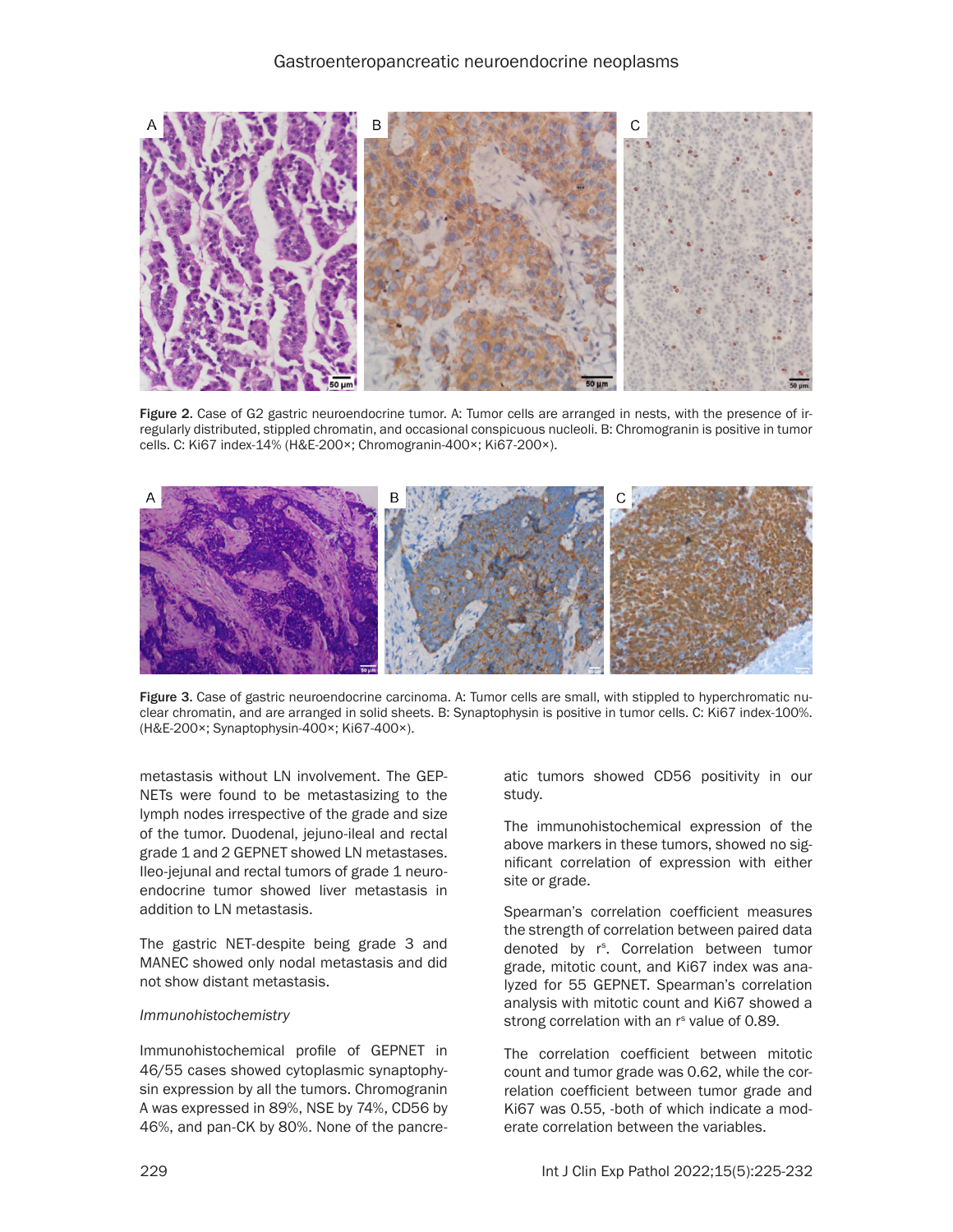# **Discussion**

The present study found 55 GEPNETs out of a total of 2486 malignancies of the gastroenteropancreatic region at our center during the study period. The SEER data from the 2000-2014 period reported the incidence rates of GEPNET and all gastroenteropancreatic malignancies per 100,000 per year to equal 3.5 and 62.1 respectively [5]. Thus 5.84% of all newly diagnosed GEP malignancies are NETs [5]. In our study, these tumors accounted for 2.21% of all malignancies in the gastroenteropancreatic region.

The age of most patients ranged from 30-70 years, with a mean age of 51.1 years, which is lower than most other studies which varied from 60.1 to 62 [7, 16, 18, 19]. There was also a slight male preponderance with a male: female ratio of 1.3:1, which is in concordance with the study by Amarapurkar et al. [20].

In concordance with the findings of Uppin et al., abdominal pain was the most common presenting symptom, and the duodenum (22.7%) was the most common site of gastroenteropancreatic neoplasms in our study [7]. The present study did not find any cecal or colonic NET. In the present study, tumors in the ileum, jejunum, and appendix were all grade 1 tumors. Grade 3 tumors and MANECs were located solely in the stomach and duodenum. Mixed adenoneuroendocrine carcinoma (7.3% of all cases), found in the duodenum and stomach in our study, is a neoplasm involving both epithelial and neuroendocrine components, with each component comprising at least 30% of the tumor, and both components being malignant.

All cases in the present study were sporadic and no syndromic association with MEN syndrome was identified. The nonfunctional tumors are more common than their functional counterpart and are indolent, and previously found to be larger and more frequently metastasizing at the time of diagnosis [23-25]. In our study, possibly due to increased health awareness, we found an overwhelming majority of nonfunctional tumors, with the majority of them being of low grade.

Nodal and distant metastases play an important role in prognosticating and managing these patients. The present study found 22% lymph node metastasis, with 11% showing distant metastasis. Yamaguchi et al. reported 7/45 cases showing metastasis, with 3/45 cases showing lymph node metastasis [26]. Uppin et al. reported 57% cases with nodal metastasis in 40 GEPNET studied which is significantly higher than our study [7]. Distant metastasis has been reported in previous studies to vary between 10.4 to 21%, which is similar to our study [18, 27-30].

In a previous study, 64% cases of pancreatic NET showed distant metastasis followed by 44%, 32%, and 30% of caecal, colonic and small intestinal NEN respectively [18]. In our study, of the 6 cases displaying distant metastasis, two cases were rectal NEN, followed by one each of duodenal, jejunal, ileal and pancreatic NEN.

The evaluation of the gross morphology of GEPNETs revealed a size range of 0.5-16 cm (mean size 1.8 cm). More than 5 cm sized tumors were gastric and pancreatic.

Microscopic patterns revealed nesting, cords, trabaculae, acini, cribriform and sheets of malignant cells. The high-grade tumors were predominantly arranged in sheets. This is in accordance with previous data [10].

As in previous studies, synaptophysin positivity was seen in all cases [7, 31, 32]. Chromogranin A was expressed by 89% of tumors overall. Rectal tumors in our study showed a 62% positive rate for chromogranin A, which is in concordance with a study by Wong et al., who found lower expression in hindgut NET compared to foregut and midgut tumors [33]. Other studies in the past have found chromogranin A positive rates of usually more than 83%, which is similar to our study [7, 31, 32].

In our study, the IHC marker with the least amount of positivity was CD56 (46%) with the highest positivity in the small intestine (55%) [7, 31, 34]. Our study showed a pan-CK positivity of 80%, while previous studies in the gastroenteropancreatic region have shown pan-CK positivity varying from 67% to 100% [7-9]. The NSE positivity in our study was 74% with varying degrees of positivity seen across different organs. Terada *et al.* found an NSE positivity rate of 80% but did not find a variation across different organs [34].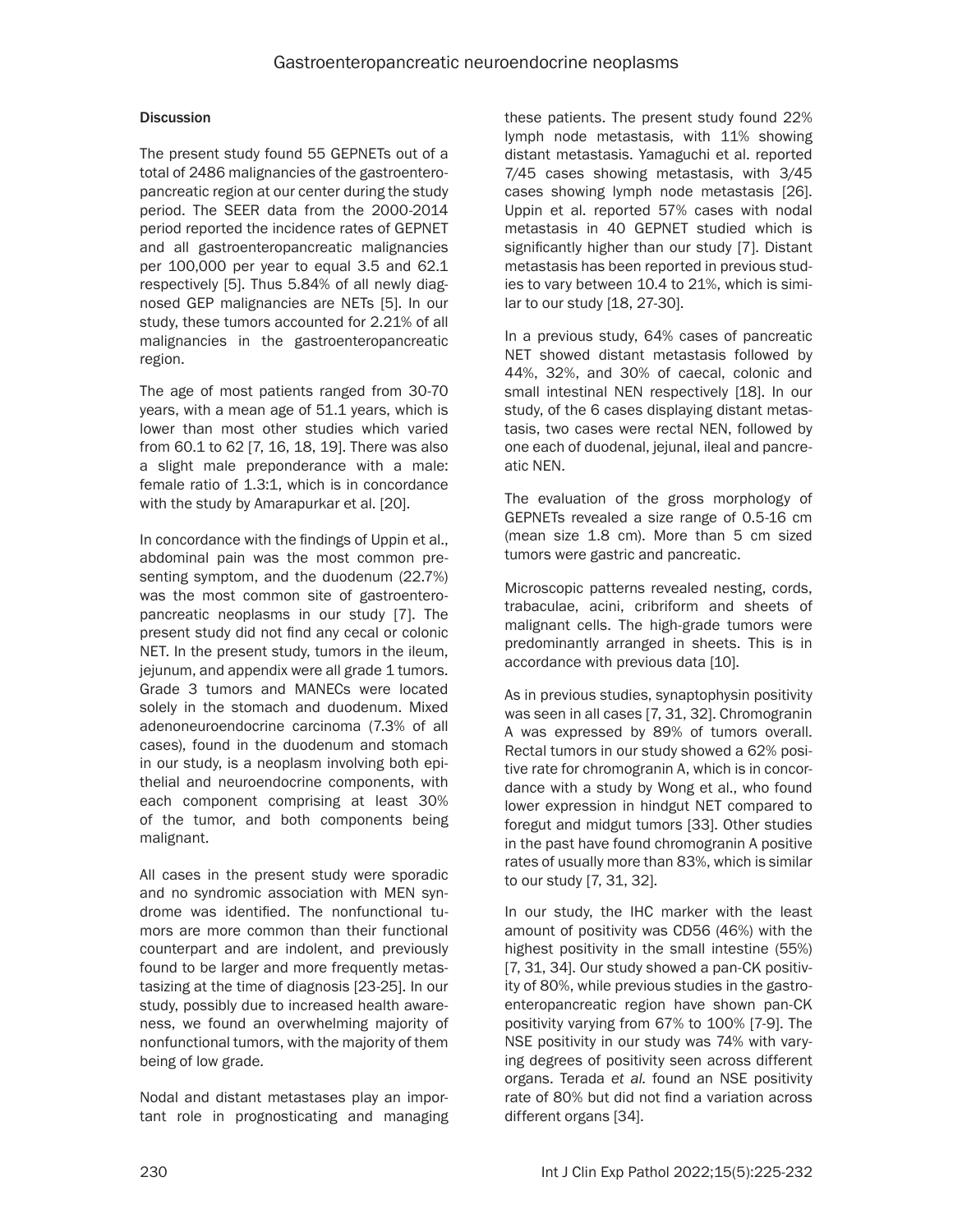The measurement Ki67 index by manual counting in "hot spots", has prognostic significance in GEPNET where it is used for grading in conjunction with mitotic count. In concordance with the findings of Uppin et al. [7], there was a moderate correlation between Ki67 and mitotic count using Spearman correlation analysis (rs =0.89).

Pancreatic well differentiated nonfunctional neuroendocrine tumors in our study were larger than in previous studies [12]. A single multifocal functional pancreatic insulinoma was found, which was 1 cm in greatest dimension. Previous studies have shown most insulinomas to be smaller than 1 cm, with multifocality being seen in 10% of pancreatic NET [12].

# **Conclusion**

Neuroendocrine neoplasms of the gastroenteropancreatic region are unique and rare tumors with malignant potential, affecting the stomach, duodenum, jejunum, ileum, rectum, appendix and pancreas, with the duodenum being the most common site. Most of the tumors are sporadic. The diagnosis by histopathology requires a high index of suspicion, especially on small biopsy as endoscopic sampling error might delay the diagnosis. Morphologic diagnosis is based on a nesting pattern and salt and pepper chromatin, with synaptophysin and chromogranin immunohistochemical staining. Clinicopathologic correlation with WHO classification and TNM staging, along with screening for lymph nodal and distant metastasis must be included for a holistic approach to the patients with gastroenteropancreatic neuroendocrine tumors.

#### Disclosure of conflict of interest

None.

#### **Abbreviations**

GEPNET, Gastroenteropancreatic neuroendocrine tumors; MANEC, Mixed adenoneuroendocrine carcinoma; MiNEN, Mixed neuroendocrine-non-neuroendocrine neoplasm.

Address correspondence to: Dr. Bhawana Ashok Badhe, Department of Pathology, Jawaharlal Institute of Postgraduate Medical Education and Research (JIPMER), Puducherry, India. Tel: 7598646690; Fax: 2272068; E-mail: [bhawanabdh11@gmail.com](mailto:bhawanabdh11@gmail.com)

#### References

- [1] Møller JE, Pellikka PA, Bernheim AM, Schaff HV, Rubin J and Connolly HM. Prognosis of carcinoid heart disease: analysis of 200 cases over two decades. Circulation 2005; 112: 3320-327.
- [2] Norlén O, Stålberg P, Öberg K, Eriksson J, Hedberg J, Hessman O, Janson ET, Hellman P and Åkerström G. Long-term results of surgery for small intestinal neuroendocrine tumors at a tertiary referral center. World J Surg 2012; 36: 1419-1431.
- [3] Strosberg JR, Weber JM, Feldman M, Coppola D, Meredith K and Kvols LK. Prognostic validity of the American joint committee on cancer staging classification for midgut neuroendocrine tumors. J Clin Oncol 2013; 31: 420-425.
- [4] Modlin IM, Oberg K, Chung DC, Jensen RT, de Herder WW, Thakker RV, Caplin M, Delle Fave G, Kaltsas GA, Krenning EP, Moss SF, Nilsson O, Rindi G, Salazar R, Ruszniewski P and Sundin A. Gastroenteropancreatic neuroendocrine tumors. Lancet Oncol 2008; 9: 61-72.
- [5] Zhong Q, Chen QY, Xie JW, Wang JB, Lin JX, Lu J, Cao LL, Lin M, Tu RH, Huang ZN, Lin JL, Li P, Zheng CH and Huang CM. Incidence trend and conditional survival estimates of gastroenteropancreatic neuroendocrine tumors: a large population-based study. Cancer Med 2018; 7: 3521-3533.
- [6] Longo DL, Fauci AS, Kasper DL, Hauser SL, Jameson JL and Loscalzo J. Harrison's principles of internal medicine. 19th edition. Mc-Graw Hill Education 2015.
- [7] Uppin MS, Uppin SG, Sunil CS, Hui M, Paul TR and Bheerappa N. Clinicopathologic study of neuroendocrine tumors of gastroenteropancreatic tract: a single institutional experience. J Gastrointest Oncol 2017; 8: 139-147.
- [8] Kimura N, Nakazato Y, Nagura H and Sasano N. Expression of intermediate filaments in neuroendocrine tumors. Arch Pathol Lab Med 1990; 114: 506-510.
- [9] Miettinen M, Lehto VP, Dahl D and Virtanen I. Varying expression of cytokeratin and neurofilaments in neuroendocrine tumors of human gastrointestinal tract. Lab Invest 1985; 52: 429-436.
- [10] World Health Organization classification of tumors. Weltgesundheits organisation, Bosman FT, International Agency for Research on Cancer, editors. WHO classification of tumors of the digestive system: [reflects the views of a working group that convened for an editorial and consensus conference at the International Agency for Research on Cancer (IARC), Lyon, December 10-12, 2009; third volume of the 4th edition of the WHO series on histological and genetic typing of human tumors]. 4. ed., 1. print run. Lyon: IARC; 2010. pp. 417. tumor.